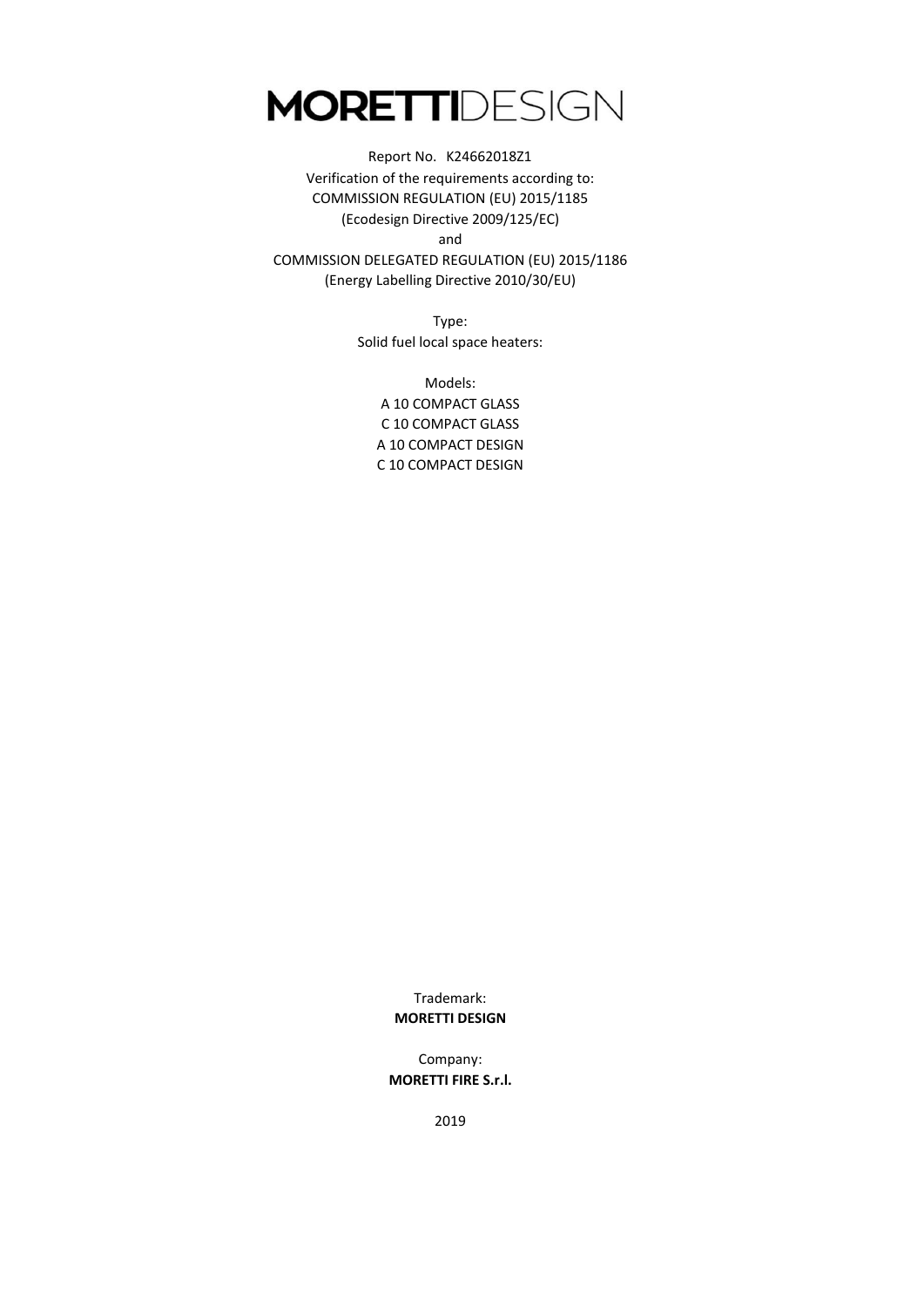and the Commission Delegated Regulation (EU) 2015/1186 – Energy Labelling Test Report according the Commission Regulation (EU) 2015/1185 – Ecodesign

|                                                                                               | MORETTI FIRE S.r.l.                                    |    |                                          |         |        |
|-----------------------------------------------------------------------------------------------|--------------------------------------------------------|----|------------------------------------------|---------|--------|
| Appliance manufacturer / contractor                                                           | Contrada Tesino, 50                                    |    |                                          |         |        |
|                                                                                               | 63065 Ripatransone (AP) - Italy                        |    |                                          |         |        |
| Trademark:                                                                                    | <b>MORETTI DESIGN</b>                                  |    |                                          |         |        |
| Models:                                                                                       |                                                        |    |                                          |         |        |
| A 10 COMPACT GLASS                                                                            |                                                        |    |                                          |         |        |
| C 10 COMPACT GLASS                                                                            |                                                        |    |                                          |         |        |
| A 10 COMPACT DESIGN                                                                           |                                                        |    |                                          |         |        |
| C 10 COMPACT DESIGN                                                                           |                                                        |    |                                          |         |        |
| 0                                                                                             |                                                        |    |                                          |         |        |
| 0                                                                                             |                                                        |    |                                          |         |        |
| 0                                                                                             |                                                        |    |                                          |         |        |
| 0                                                                                             |                                                        |    |                                          |         |        |
| 0                                                                                             |                                                        |    |                                          |         |        |
| 0                                                                                             |                                                        |    |                                          |         |        |
|                                                                                               |                                                        |    |                                          |         |        |
|                                                                                               |                                                        |    |                                          |         |        |
|                                                                                               |                                                        |    |                                          |         |        |
|                                                                                               |                                                        |    |                                          |         |        |
|                                                                                               |                                                        |    |                                          |         |        |
|                                                                                               |                                                        |    |                                          |         |        |
|                                                                                               |                                                        |    |                                          |         |        |
|                                                                                               |                                                        |    |                                          |         |        |
| Type of construction:                                                                         |                                                        |    | Pellet stoves in acc. with EN 14785:2006 |         |        |
|                                                                                               |                                                        |    | Compressed wood pellets class A1 acc. to |         |        |
| Fuel:                                                                                         |                                                        |    | EN17225-2, Ø 6 mm, Lmax 30 mm            |         |        |
|                                                                                               |                                                        |    | Direct:                                  | 9,61 kW |        |
| Nominal heat output (Pnom)                                                                    | 9,61                                                   | kW | Indirect                                 |         | $0$ kW |
|                                                                                               |                                                        |    | Direct:                                  | 3,71 kW |        |
| Minimum heat output (Pmin)                                                                    | 3,71                                                   | kW | Indirect                                 |         | $0$ kW |
| Reference type test report:                                                                   |                                                        |    |                                          |         |        |
| Test basis: Regulations no. 2015/1185 and no. 2015/1186. This examination has been carried    |                                                        |    |                                          |         |        |
| out in a test laboratory equipped in accordance with the EN 14785:2006. The test results were |                                                        |    |                                          |         |        |
| reviewed by the impartial test centre of TÜV Rheinland Energy GmbH.                           |                                                        |    |                                          |         |        |
| Test results: the requirements of the implementing Directives 2009/125/EC and 2010/30/EU      |                                                        |    |                                          |         |        |
| Seasonal space heating energy                                                                 |                                                        |    |                                          |         |        |
| Energy efficiency class                                                                       |                                                        |    |                                          |         |        |
|                                                                                               |                                                        |    |                                          |         |        |
|                                                                                               | MORETTI FIRE S.r.l.                                    |    |                                          |         |        |
| Ripatransone                                                                                  | Contrada Tesino, 50<br>63065 Ripatransone (AP) - Italy |    |                                          |         |        |
|                                                                                               |                                                        |    |                                          |         |        |
| Assessor:                                                                                     |                                                        |    | Report released after review:            |         |        |
|                                                                                               |                                                        |    |                                          |         |        |
|                                                                                               |                                                        |    |                                          |         |        |
|                                                                                               |                                                        |    |                                          |         |        |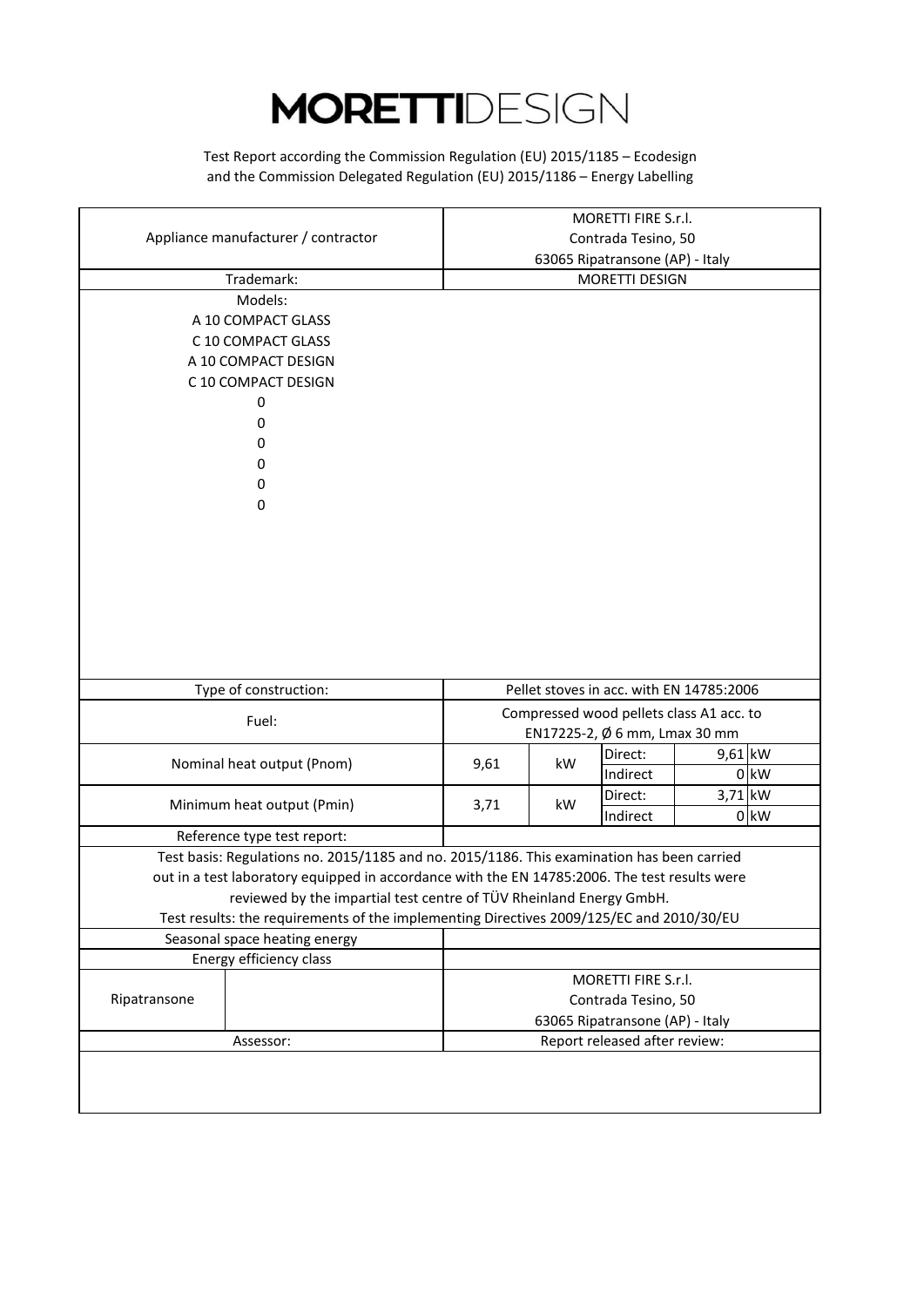#### 1 Task

The Test Centre for Energy Appliances was instructed to execute the measurements and calculations on the appliance PRETTY V according to the Commission Regulation (EU) 2015/1185 and the Commission Delegated Regulation (EU) 2015/1186. The tests were carried out in the laboratory of TÜV Rheinland Energy GmbH /CMC Centro Misure Compatibilità S.r.l. in Thiene (Italy).

Test details on the reference initial type testing report K9682013T1 (EN 14785:2006).

2 Description of the appliances

Residential room sealed heating appliances fired by wood pellets without water heat exchanger for domestic central heating system. The flue discharge for pellet operation is fan assisted. The stoves are equipped with an automatic ignition.

All the models share the same basic construction of the tested one (the stove PRETTY V), regarding the combustion air inlet, the dimensions and the shape of combustion chamber and the flueways. The only difference between each model is related to the external claddings. The stove PRETTY V has been chosen from the manufacturer as representative model of the family and it may be operated with convenction air fan on/off.

See the reference testing report K9682013T1 for further details.

#### Room temperature control Control features

| Single stage heat output, no room temperature control    | <b>No</b>  |
|----------------------------------------------------------|------------|
| Two or more manual stages, no temperature control        | <b>No</b>  |
| With mechanic thermostat room temperature control        | <b>No</b>  |
| With electronic room temperature control                 | <b>No</b>  |
| With electronic room temperature control plus day timer  | <b>No</b>  |
| With electronic room temperature control plus week timer | <b>Yes</b> |

#### Controls for indoor heating comfort

| Room temperature control with presence detection    | <b>INo</b> |
|-----------------------------------------------------|------------|
| Room temperature control with open window detection | <b>INo</b> |
| With distance control option                        | <b>Yes</b> |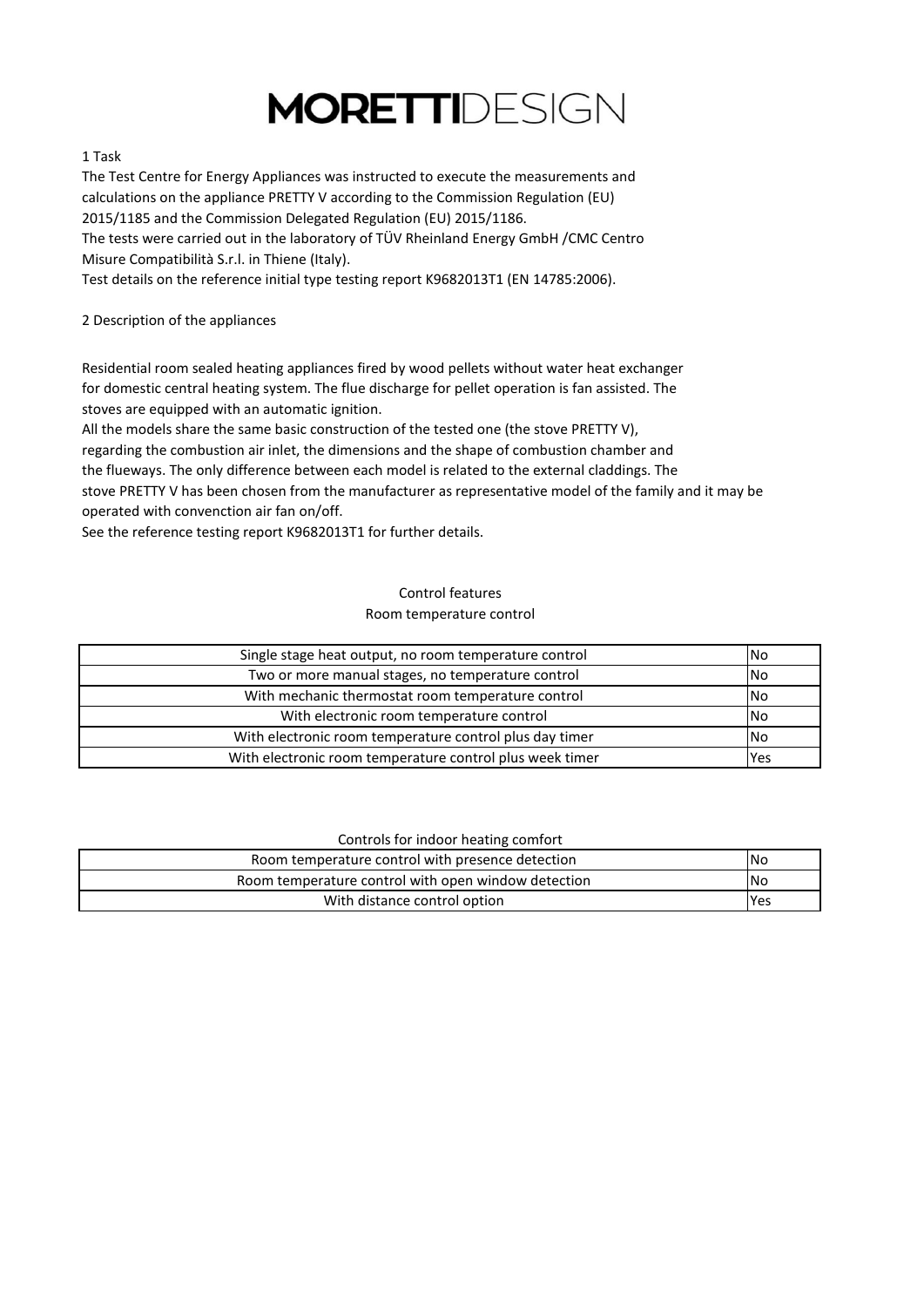#### 3 Test data

| Working<br>conditions | Description                                        | Parameter    | Result | Unit              |
|-----------------------|----------------------------------------------------|--------------|--------|-------------------|
|                       | Useful efficiency at nominal heat output           | nth, nom     | 87,53  | %                 |
| Nominal heat output   | Nominal heat output                                | Pnom         | 9,61   | kW                |
|                       | Electric power requirement at nominal heat output* | elmax        | 79     | W                 |
|                       | Particulate matter emissions**                     | <b>PM</b>    | 18     |                   |
|                       | Organic gaseous compounds emissions**              | <b>OGC</b>   |        | mg/m <sup>3</sup> |
|                       | Carbon monoxide emissions**                        | <b>CO</b>    | 218    |                   |
|                       | Nitrogen oxides emissions**                        | <b>Nox</b>   | 141    |                   |
|                       | Useful efficiency at minimum heat output           | nth, min     | 95,13  | %                 |
|                       | Minimum heat output                                | <b>P</b> min | 3,71   | kW                |
|                       | Electric power requirement at minimum heat output* | elmin        | 26     | W                 |
| Minimumheat output    | Particulate matter emissions**                     | <b>PM</b>    | 24     |                   |
|                       | Organic gaseous compounds emissions**              | <b>OGC</b>   | 8      |                   |
|                       | Carbon monoxide emissions**                        | <b>CO</b>    | 414    | mg/m <sup>3</sup> |
|                       | Nitrogen oxides emissions**                        | <b>Nox</b>   | 142    |                   |
| Stanby                | Standby mode power consumption                     | <b>elsb</b>  | 3,8    | W                 |

\* average values, measured according to EN15456:2008.

The electrical power data in operation are obtained:

- for the nominal heat output, with the convenction air fan on;

- for part load heat output with the convenction air fan off;

\*\* values standardised to a dry flue gas basis at 13 % oxygen and conditions at 273 K and 1013 mbar.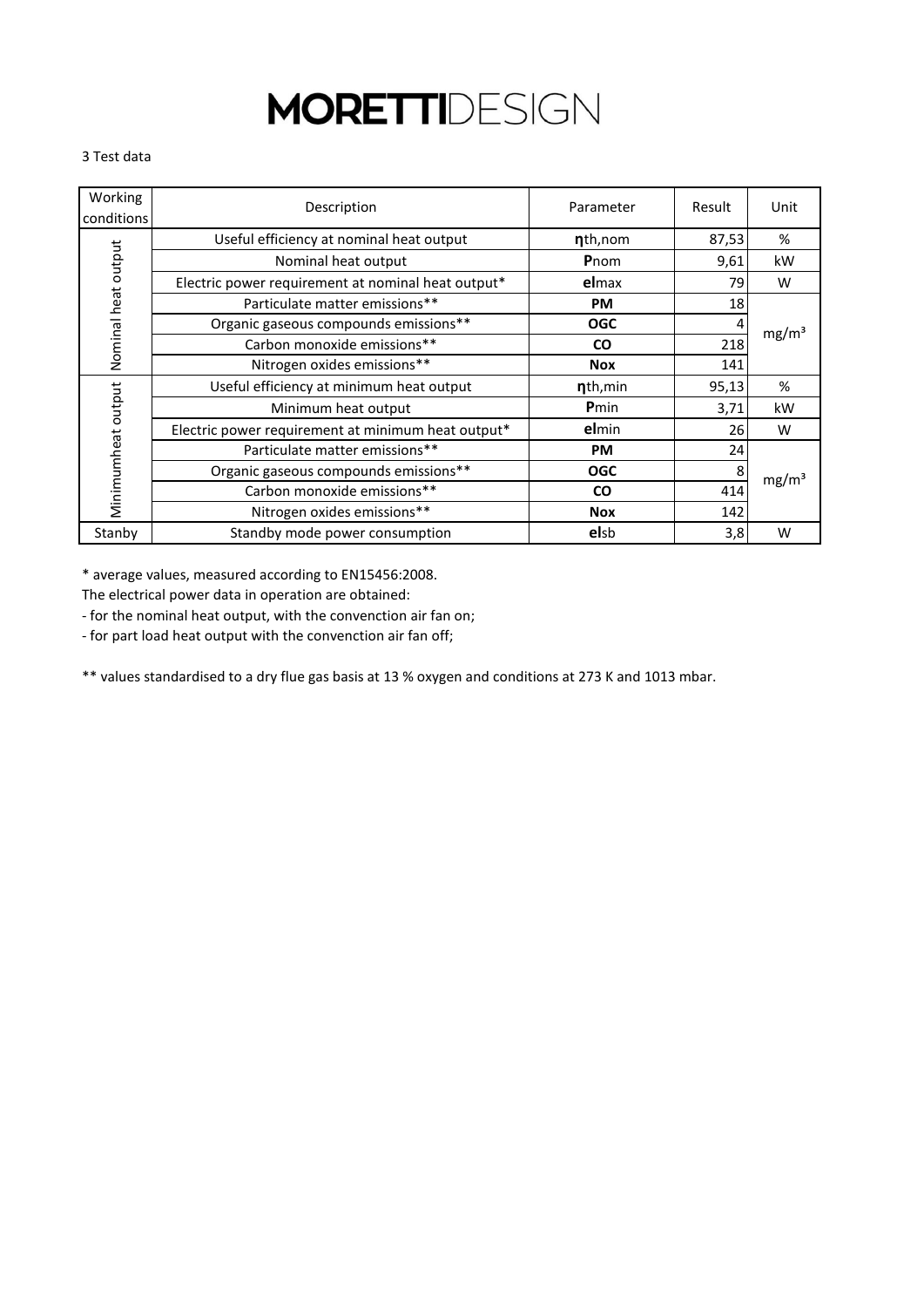#### 4 Test results

| Seasonal space heating energy efficiency in active mode        |                                          |      | 84,45%   | % |
|----------------------------------------------------------------|------------------------------------------|------|----------|---|
| Contributions of controls of indoor heating comfort (mutually  |                                          |      |          |   |
| exclusive temperature controls)                                |                                          | F(2) | 7%       | % |
| Contributions of controls of indoor heating comfort            |                                          | F(3) | 1%       | % |
| Negative contribution to the seasonal space heating energy     |                                          |      | 1%       | % |
| efficiency by auxiliary electricity consumption                |                                          | F(4) |          |   |
| Negative contribution to the energy efficiency index by energy |                                          | F(5) |          |   |
| consumption of a permanent pilot flame                         |                                          |      | 0%       | % |
| <b>Biomass label factor</b>                                    |                                          |      | 1,45     |   |
|                                                                | Seasonal space heating energy efficiency | ηs   | 76,45%   | % |
| Up to 1/1/2022                                                 | Energy efficiency index                  | EEI  | 115,8379 |   |
| Energy efficiency class                                        |                                          |      | A+       |   |
|                                                                | Seasonal space heating energy efficiency | ηs   | 76,45%   | % |
| From 1/1/2022                                                  | Energy efficiency index                  | EEI  | 115,8379 |   |
|                                                                | Energy efficiency class                  |      | $A+$     |   |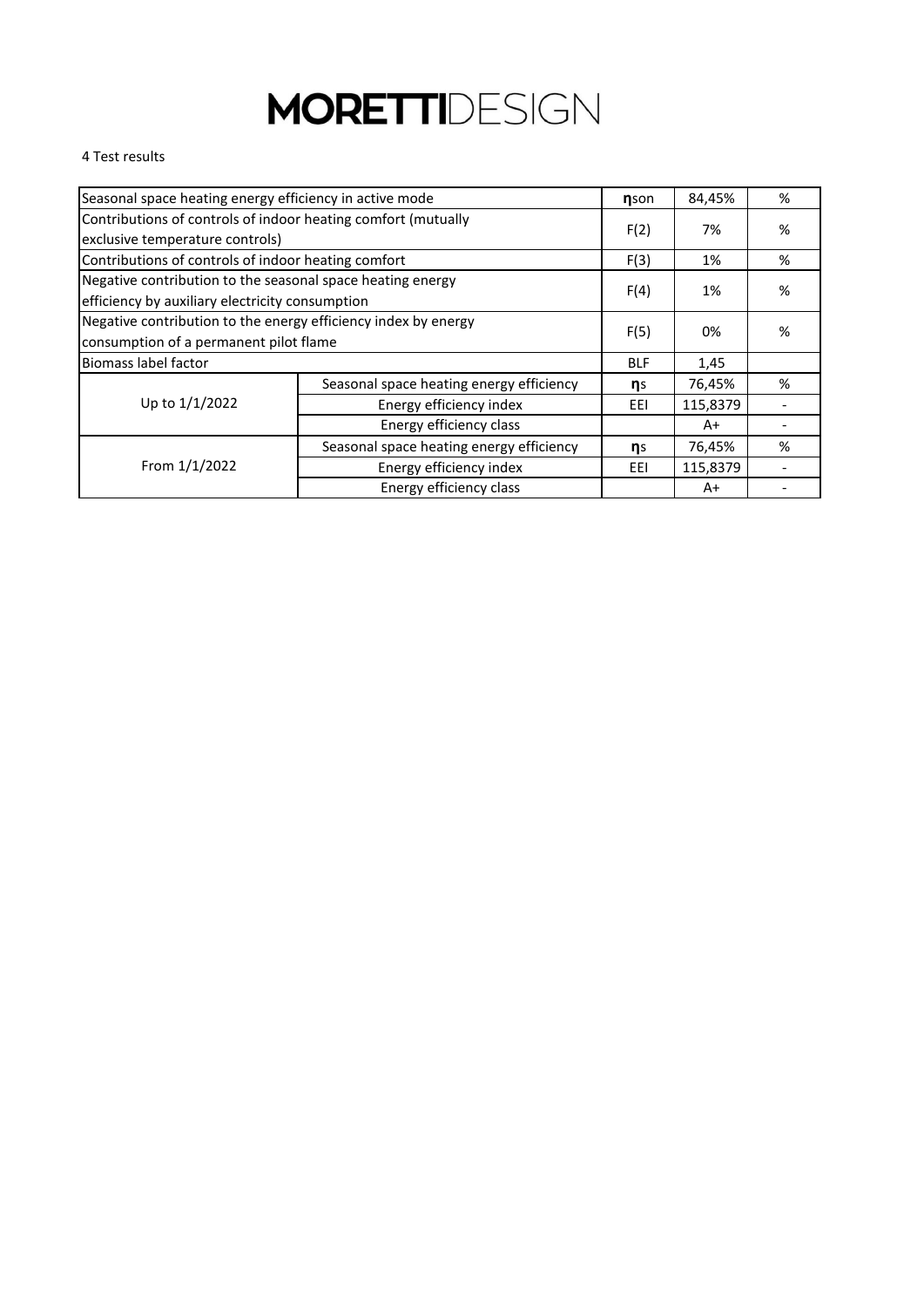5 Evaluation of the Energy Labelling Requirements

| Energy efficiency class | Energy efficiency index (EEI) |
|-------------------------|-------------------------------|
| $A++$                   | $E E1 \geq 130$               |
| A+                      | $107 \leq EEI < 130$          |
| A                       | $88 \leq EEI < 107$           |
| B                       | $82 \leq EEI < 88$            |
|                         | $77 \leq EEI < 82$            |
| D                       | $72 \leq EEI < 77$            |
| Energy efficiency class | $62 \leq EEI < 72$            |
|                         | $42 \leq EEI < 62$            |
| G                       | EEl < 42                      |

According to the Directive 2010/30/EU, the local space heater shall be marked as following:

| Appliances                | Energy efficiency class |
|---------------------------|-------------------------|
| A 10 COMPACT GLASS        |                         |
| C 10 COMPACT GLASS        |                         |
| A 10 COMPACT DESIGN       |                         |
| C 10 COMPACT DESIGN       |                         |
| $\pmb{0}$                 |                         |
| $\pmb{0}$                 |                         |
| $\pmb{0}$                 | $A+$                    |
| $\pmb{0}$                 |                         |
| $\pmb{0}$                 |                         |
| 0                         |                         |
|                           |                         |
|                           |                         |
|                           |                         |
|                           | From 1/1/2022           |
|                           |                         |
|                           |                         |
|                           |                         |
|                           |                         |
|                           |                         |
|                           | $A+$                    |
|                           |                         |
|                           |                         |
|                           |                         |
|                           |                         |
|                           |                         |
|                           |                         |
| Trademark: MORETTI DESIGN |                         |

,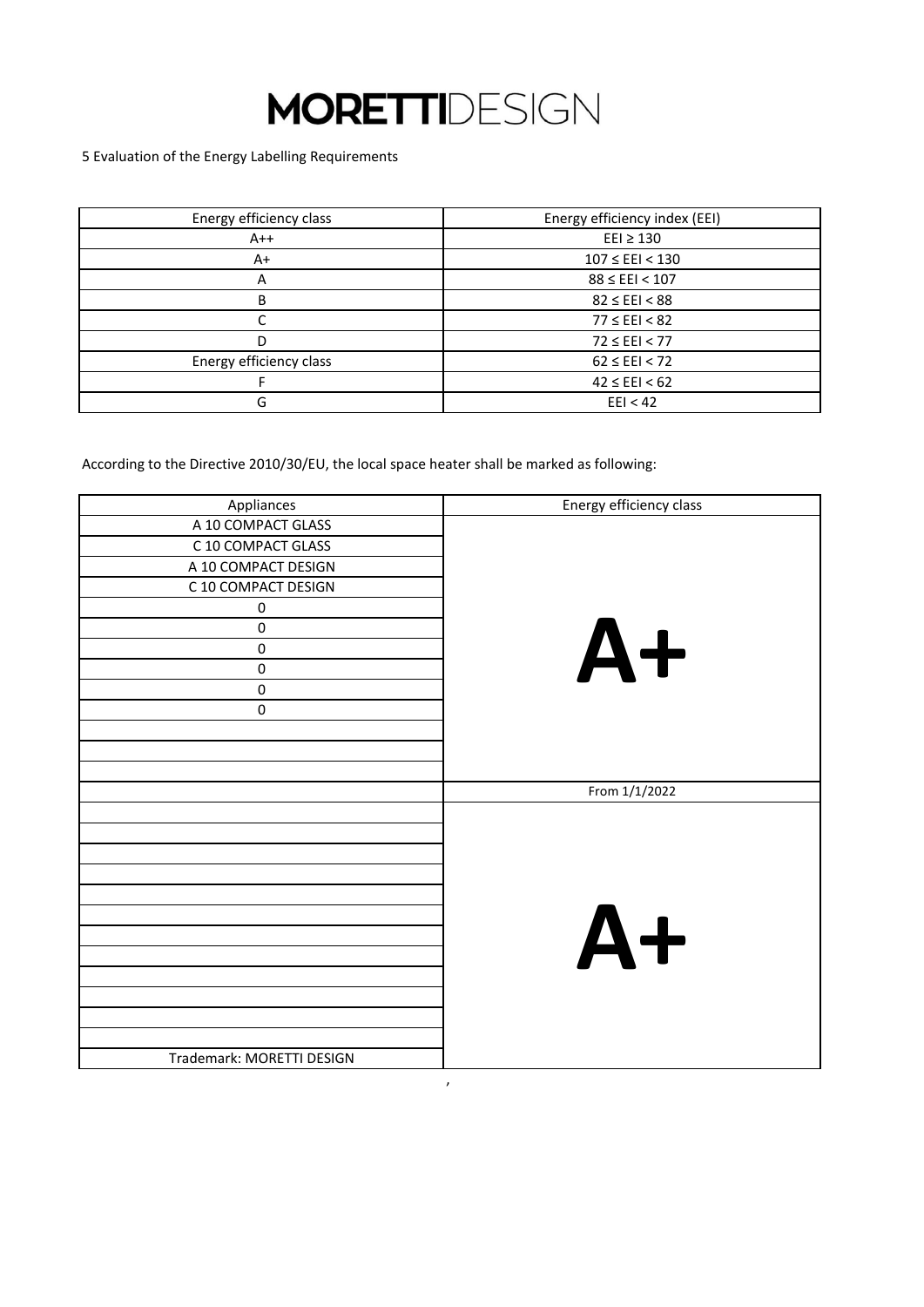6 Statement of test results

The local space heaters with models: A 10 COMPACT GLASS C 10 COMPACT GLASS

> A 10 COMPACT DESIGN C 10 COMPACT DESIGN

Ecodesign (Directive 2009/125/EC) and Energy Labelling (Directive 2010/30/EU) prescriptions that corresponds to the energy efficiency class: in accordance with Annex II Energy Efficiency Classes table 1 of the Commission Delegated Regulation (EU) 2015/1186 The evaluation of the results of this report with respect of conformity with the related commission regulations (2015/1185 and 2015/1186) is only a part of the conformity assessment to fulfil the of the company: **84,4% A+** From 1/1/2022 From 1/1/2022 **76,4% A+** MORETTI FIRE S.r.l. fulfil and correspond to the requirements of the Commission Regulation (EU) 2015/1185 with regard to ecodesign requirements for local space heaters and achieved a seasonal space heating energy efficiency of: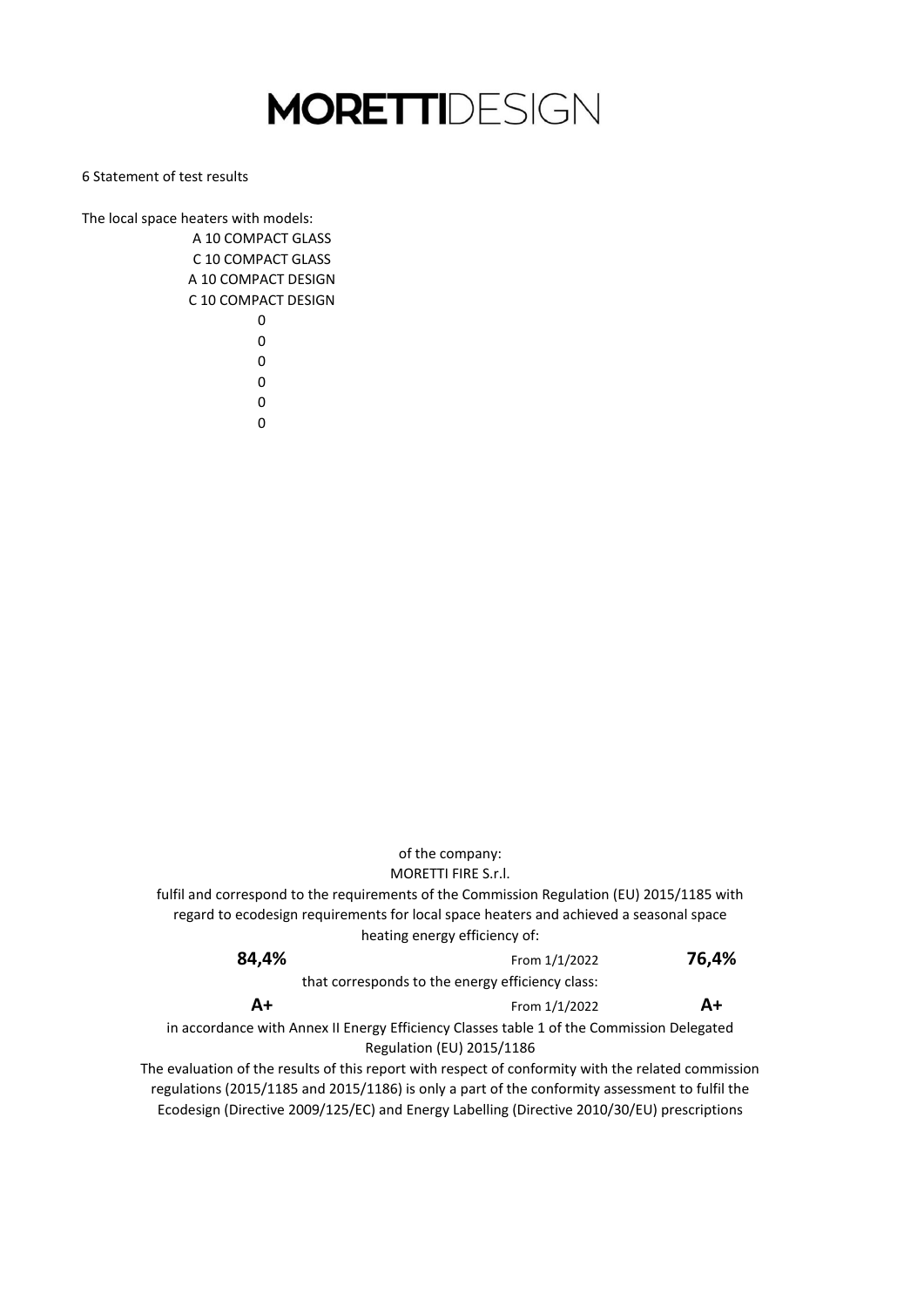| (IT) SCHEDA PRODOTTO                |                                  | (PL) KARTA PRODUCTU          |                                           | (GR) ΔΕΛΤΙΟ ΠΡΟΪΟΝΤΟΣ |               |
|-------------------------------------|----------------------------------|------------------------------|-------------------------------------------|-----------------------|---------------|
| (EN) PRODUCT DATA SHEET             |                                  | (CZ) INFORMAČNÍ LIST VÝROBKU |                                           | (BG) ПРОДУКТОВ ФИШ    |               |
| (DE) PRODUKTDATENBLATT              |                                  | (SK) INFORMAČNÝ LIST VÝROBKU |                                           | (LT) GAMINIO VARDINIŲ |               |
| (FR) FICHE DE PRODUIT               |                                  | (RO) FIŞA PRODUSULUI         |                                           | PARAMETRU LENTELÉ     |               |
| (ES) FICHA DE PRODUCTO              |                                  | (HU) TERMÉKISMERTETŐ ADATLAP |                                           | (ET) TOOTEKIRJELDUS   |               |
| (PT) FICHA DO PRODUTO               |                                  | (SL) PODATKOVNI LIST IZDELKA |                                           | (DK) PRODUKTBLAD      |               |
| (NL) PRODUCTKAART                   |                                  |                              | (HR) INFORMACIJSKI LIST PROIZVODA         | (SE)INFORMATIONSBLAD  |               |
|                                     |                                  |                              | EU 2015 / 1186                            |                       |               |
| (IT) Marchio                        | (RO) Marca                       |                              |                                           |                       |               |
| (EN) Trademark                      | (HU) Mάrka                       |                              |                                           |                       |               |
| (DE) Marke                          | (SL) Blagovna Znamka             |                              |                                           |                       |               |
| (FR) Marque                         | (HR) Marka                       |                              |                                           |                       |               |
| (ES) Marca                          | (GR) Μάρκα                       |                              | <b>MORETTI</b> DESIGN                     |                       |               |
| (PT) Marca                          | (BG) Марка                       |                              |                                           |                       |               |
| (NL) Merk                           | (LT) Ženklas                     |                              |                                           |                       |               |
| (PL) Marka                          | (ET) Kaubamärk                   |                              |                                           |                       |               |
| (CZ) Značka                         | (DK) Mærke                       |                              |                                           |                       |               |
| (SK) Značka                         | (SE) Märke                       |                              |                                           |                       |               |
| (IT) Modello                        | (RO) Model                       |                              | A 10 COMPACT GLASS                        |                       |               |
|                                     |                                  |                              |                                           |                       |               |
| (EN) Model                          | (HU) Modell                      |                              | C 10 COMPACT GLASS<br>A 10 COMPACT DESIGN |                       |               |
| (DE) Modell                         | (SL) Model                       |                              |                                           |                       |               |
| (FR) Modèle                         | (HR) Model                       |                              | C 10 COMPACT DESIGN                       |                       |               |
| (ES) Modelo                         | (GR) Μοντέλο                     |                              | 0                                         |                       |               |
| (PT) Modelo                         | (BG) Модеп                       |                              | 0                                         |                       |               |
| (NL) Model                          | (LT) Modelis                     |                              | 0                                         |                       |               |
| (PL) Model                          | (ET) Mudel                       |                              | $\mathbf 0$                               |                       |               |
| (CZ) Model                          | (DK) Model                       |                              | 0                                         |                       |               |
| (SK) Model                          | (SE) Modell                      |                              | 0                                         |                       |               |
| (IT)                                | Classe di efficienza energetica  | (RO)                         | Clasa de eficientă energetică             |                       |               |
| (EN)<br>Energy efficiency class     |                                  | (HU)                         | Energiahatékoniságy osztály               |                       |               |
| (DE)<br>Energieeffizienzklasse      |                                  | (SL)<br>(HR)                 | Razred energijske učinkovitosti           |                       | Д+            |
| (FR)                                | Classe d'efficacité énergétique  |                              | Razred energetske učinkovitosti           |                       |               |
| (ES)                                | Clase de eficiencia energética   | (GR)                         | Κατηγορία εργειακής απόδοσης              |                       |               |
| (PT)                                | Classe de eficiência energética  | (BG)                         | Клас на енергийна ефектиност              |                       | FROM 1/1/2022 |
| (NL)<br>Energie-efficiëntieklasse   |                                  | (LT)                         | Energijos efektyvumo klasė                |                       |               |
| (PL)                                | Klasa efektywności energetycznej | (ET)                         | Energiatõhususe Klass                     |                       | A+            |
| (CZ)                                | Třída energetické účinnosti      | (DK)                         | Energiklasse                              |                       |               |
| (SK)                                | Trieda energetickej účinnosti    | (SE)                         | Energieffektivitetsklass                  |                       |               |
| (IT)<br>Potenza termica diretta     |                                  | (RO)                         | Puterea térmica direta                    |                       |               |
| (EN)<br>Direct heat output          |                                  | (HU)                         | Közvetlen hőteljesítmény                  |                       |               |
| (DE)<br>Direkte wärmeleistung       |                                  | (SL)                         | Neposredna toplotna moč                   |                       |               |
| (FR)                                | Puissance thermique directe      | (HR)                         | Izravna toplinska snaga                   |                       |               |
| (ES)<br>Potencia calorifica directa |                                  | (GR)                         | Άμεση Θερμική ισχύς                       |                       | 9,61          |
| (PT)<br>Potência térmica direta     |                                  | (BG)                         | Директна топлинна мощност                 |                       |               |
| (NL)<br>Directe warmteafgifte       |                                  | (LT)                         | Tiesioginė šiluminė galia                 |                       |               |
| (PL)<br>Bezpośrednia moc cieplna    |                                  | (ET)                         | Otsene soojusvõimsus                      |                       |               |
| (CZ)<br>Přímý tepelný výkon         |                                  | (DK)                         | Direkte termisk effekt                    |                       |               |
| (SK)<br>Priamy tepelný výkon        |                                  | (SE)                         | Direkt värmeeffekt                        |                       |               |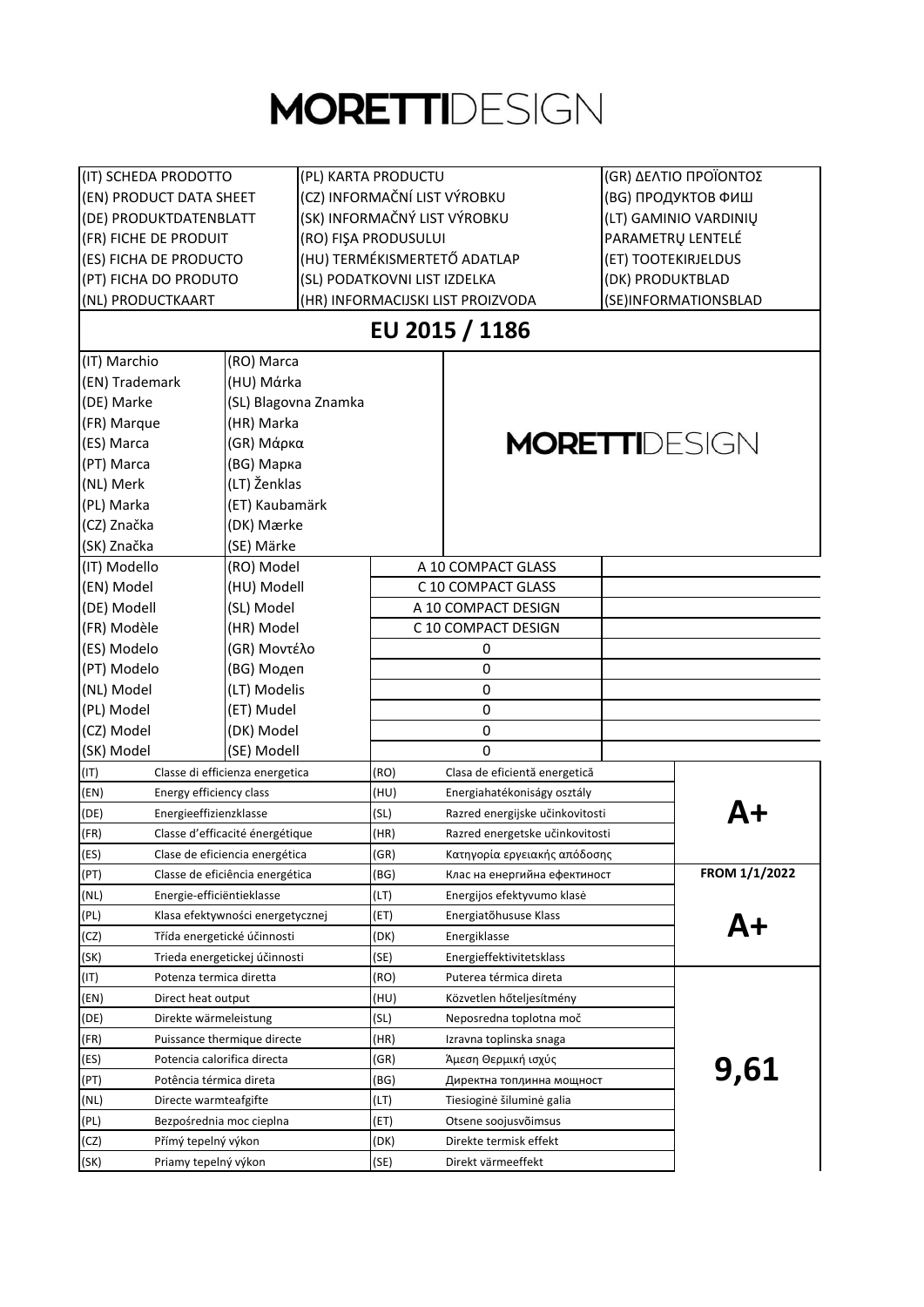| (IT) | Potenza termica indiretta                                       | (RO) | Puterea térmica indireta                                          |               |
|------|-----------------------------------------------------------------|------|-------------------------------------------------------------------|---------------|
| (EN) | Indirect heat output                                            | (HU) | Közvetett hőteljesítmény                                          |               |
| (DE) | Indirekte Wärmeleistung                                         | (SL) | Posredna toplotna moč                                             |               |
| (FR) | Puissance thermique indirecte                                   | (HR) | Neizravna toplinska snaga                                         |               |
| (ES) | Potencia térmica indirecta                                      | (GR) | Έμμεση Θερμική ισχύς                                              |               |
| (PT) | Potência térmica indireta                                       | (BG) | Индиректна топлинна мощност                                       |               |
| (NL) | Indirecte warmteafgifte                                         | (LT) | Netiesioginė šiluminė galia                                       |               |
| (PL) | Pośrednia moc cieplna                                           | (ET) | Kaudne soojusvõimsus                                              |               |
| (CZ) | Nepřímý tepelný výkon                                           | (DK) | Indirekte termisk effekt                                          |               |
| (SK) | Nepriamy tepelný výkon                                          | (SE) | Indirekt värmeeffekt                                              |               |
| (IT) | Indice di efficienza energetica                                 | (RO) | Indicele de eficientă energetică                                  |               |
| (EN) | Energy efficiency index                                         | (HU) | Energiahatékonisági mutató                                        |               |
| (DE) | Energieeffizienzindex                                           | (SL) | Indeks energetske učinkovitosti                                   | 123,838       |
| (FR) | Índice d'efficacité énergétique                                 | (HR) | Indeks energetske učinkovitosti                                   |               |
| (ES) | Índice de eficiencia energetica                                 | (GR) | Δείκτης ενεργειακής απόδοσης                                      |               |
| (PT) | Índice de eficiência energética                                 | (BG) | Индекс на енергийна ефективност                                   | FROM 1/1/2022 |
| (NL) | Energie-efficiëntie-index                                       | (LT) | Energijos efektyvumo indeksas                                     |               |
| (PL) | Współczynnik efectywności                                       | (ET) | Energiatõhususe indeks                                            |               |
|      | energetycznej                                                   | (DK) | Indeks energieffektivitet                                         | 115,838       |
| (CZ) | Index energetické účinnosti                                     | (SE) | Energieffektivitetindeks                                          |               |
| (SK) | Index energetickej účinnosti                                    |      |                                                                   |               |
| (IT) | Efficienza utile a potenza termica<br>nominale                  | (RO) | Eficientă energetică utilă la puterea termică<br>nominală         |               |
| (EN) | Useful energy efficiency at nominal heat<br>output              | (HU) | Hasznos hatásfok névleges<br>Hőteljesítményen                     |               |
| (DE) | Brennstoff-Energieeffizienz<br>Nennwärmeleistung                | (SL) | Izkoristek energije pri nominalni toplotni<br>moči                |               |
| (FR) | Rendement utile à la puissance<br>thermique nominale            | (HR) | Korisna energetska učinkovitost pri<br>naviznom toplinskom učinku |               |
| (ES) | Eficiencia energética útil a la potencia<br>termica nominal     | (GR) | Απόδοση ισχύος χρήσιμη στην ονομαστική<br>ισχύ                    |               |
| (PT) | Eficiência energética útil com potência<br>termica nominal      | (BG) | Енергийна ефективност полезна за<br>номиналната мощност           | 88%           |
| (NL) | Nuttig rendement bij nominale                                   | (LT) | Naudingasis efektyvumas esant nominaliai<br>šiluminei galia       |               |
| (PL) | Sprawność użytkowa przy nominalnej<br>mocy cieplnej             | (ET) | Kasutegur nominaalsel soojusvõimsusel                             |               |
| (CZ) | Užitečná energetická účinnost při<br>jmenovitém tepelném výkonu | (DK) | Nyttevirkning ved nominel termisk effekt                          |               |
| (SK) | Užitočná energetická účinnosť pri<br>menovitom tepelnom výkone  | (SE) | Nyttoverkningsgraden vid nominell<br>värmeeffekt                  |               |
| (TI) | Efficienza utile al carico minimo                               | (RO) | Eficientă energetică utilă la sarcină minimă                      |               |
| (EN) | Useful energy efficiency at minimum<br>load                     | (HU) | Hasznos hatásfok minimális terhelésen                             |               |
| (DE) | Brennstoff-Energieeffizienz bei<br>Mindestlast                  | (SL) | Izkoristek energije pri minimalni<br>obrevenitmi                  |               |
| (FR) | Rendement utile à la puissance minimale                         | (HR) | Korisna energetska učinkovitost pri<br>minimalnom opterećenju     |               |
| (ES) | Eficiencia energética útil a la carga<br>mínima                 | (GR) | Απότελεσματική ενεργειακη απόδοση με<br>ελάχιστο φορτίο           |               |
| (PT) | Eficiência energética útil à carga mínima                       | (BG) | Енергийна ефективност полезна за<br>минималното натоварване       | 95%           |
| (NL) | Efficiëntie nuttig voor der minimale last                       | (LT) | Naudingasis efektyvumas esant mažiausiai<br>apkrovai              |               |
| (PL) | Sprawność użytkowa przy minimalnym<br>mocy cieplnej             | (ET) | Kasutegur minimaalsel koormusel                                   |               |
| (CZ) | Užitečná energetická účinnost při<br>minimálním zatížením       | (DK) | Nyttevirkning ved minimal belastning                              |               |
| (SK) | Užitočná energetická účinnosť pri<br>minimálnom zaťažení        | (SE) | Nyttoverkningsgraden vid minimibelastning                         |               |